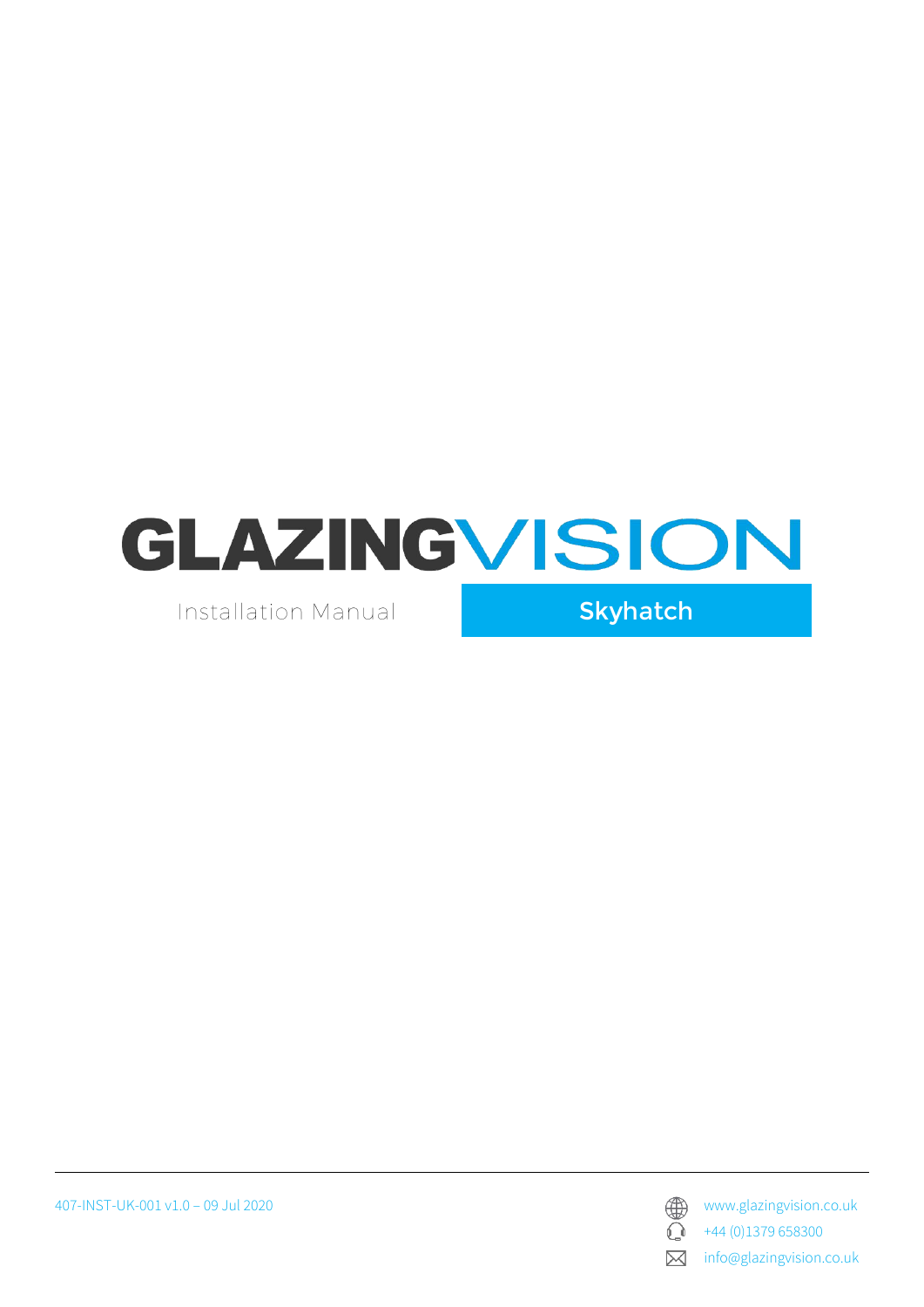#### 407-INST-UK-001 v1.0 – 09 Jul 2020

# **GLAZINGVISION**

## **Contents**

| Section Description           | Page           |
|-------------------------------|----------------|
| Introduction                  | 3              |
| Safety Information            | $\overline{4}$ |
| Pre-Installation Preparation  | 6              |
| Upstand Top Trim Installation | 8              |
| Installation Procedure        | 9              |
| Electric Skyhatch Setup       | 11             |
| Manual Skyhatch Setup         | 11             |
| Interior Finishing            | 11             |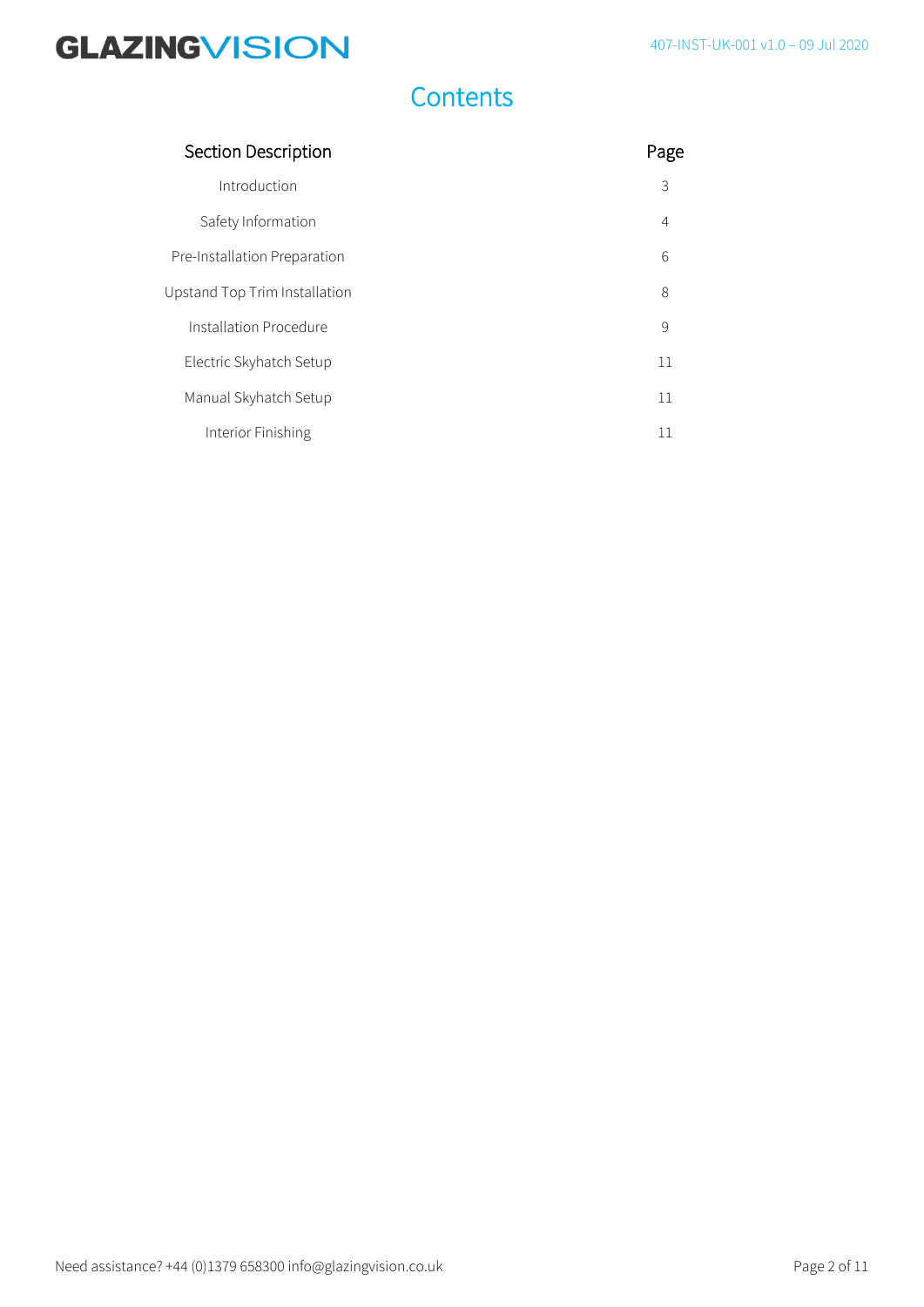### **Introduction**

Thank you for purchasing a Glazing Vision Skyhatch*.* In order to ensure that it gives you many years of service it is important that before commencing any work you read these instructions fully and ensure that they are strictly followed for a successful and trouble free installation.

We recommend that the installation should be undertaken by Glazing Vision Engineers or Approved Installers (installers that have attended a Glazing Vision Installation training course for this product and carry 'Approved Installer' status). This will ensure a reliable product and enable the property owner to benefit from the full 10 year warranty on the product. It should be noted that an installation by non-approved installers will result in a reduced warranty period of just 2 years.

By following the correct installation procedure, a reliable and high performing end result is guaranteed. The critical operations that can lead to problems if not done correctly are the lifting, preparation of the upstand, and ensuring that the product is mounted on the correct pitch with the hinge on the high side. Taking the time to carry out these operations correctly will ensure that the product does not twist or distort and allow the installed product to move freely and unimpeded with minimum load on the mechanisms and no undue stresses in the frame or glass.

Installation must only be carried out by suitably qualified personnel. Care should be taken when working on the product, avoiding accidental damage and ensuring operational reliability. The mechanisms are very powerful, at no time should hands or arms work through the mechanisms, always work around them.

Should you have any queries beyond this manual please do not hesitate to contact Glazing Vision.

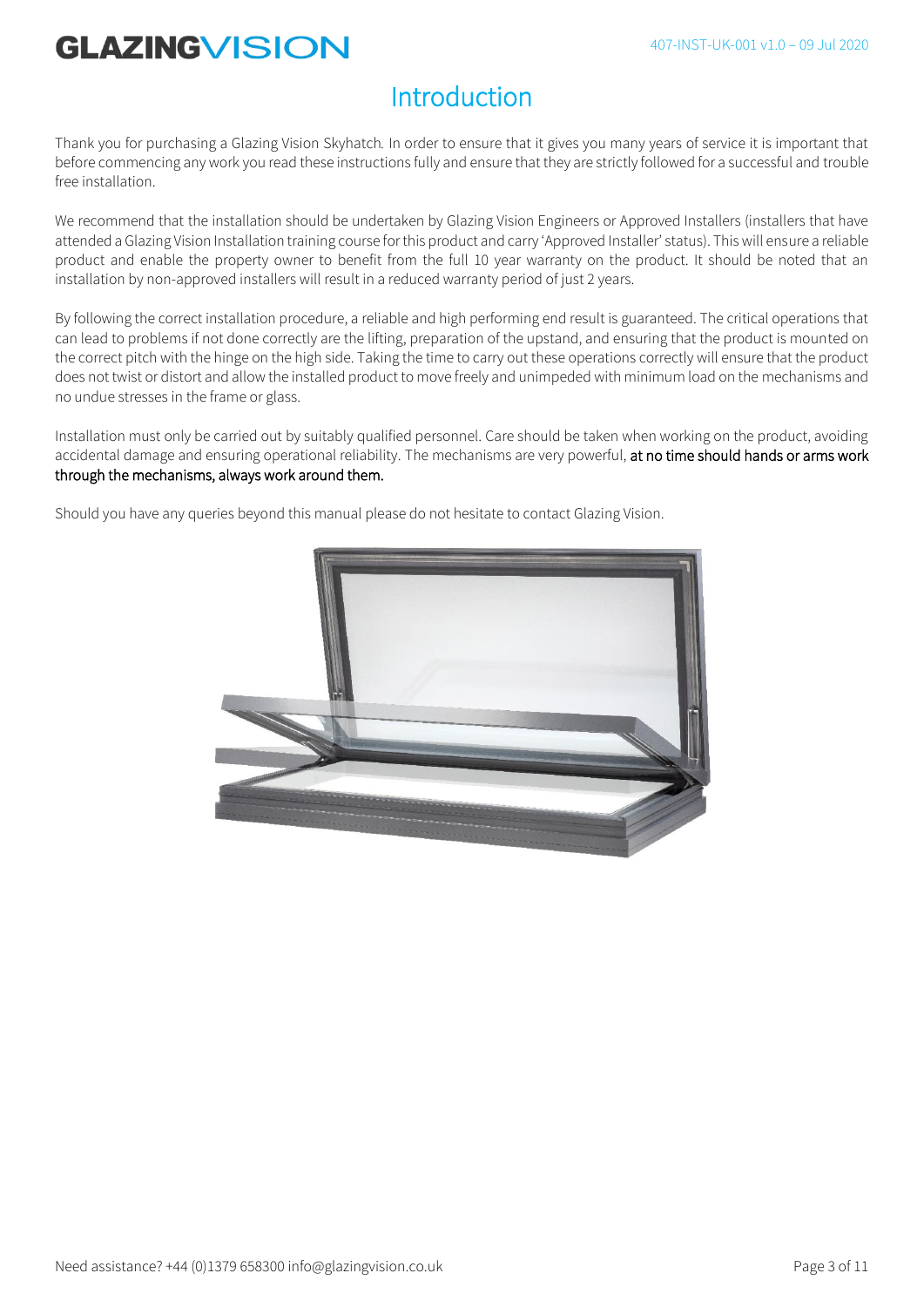## Safety Information

Installation of your rooflight may involve working at heights, working at an unusual angle, being in unfamiliar locations or all of these. Before work is commenced, stop and consider the best way to carry out the task and what hazards you might encounter.

| GLAZING<br><b>ISION</b> | Let our experts carry out your routine maintenance with a maintenance contract.<br>+44 (0)1379 658300<br>$\mathbb{C}$<br>info@glazingvision.co.uk<br>$\boxtimes$                                                                                                                                                                                                                                                                                                                                                                                                                                                                                                                                                                                                                                                                                                                                                                                                                                                                                                                                                                                                                                                                                                         |
|-------------------------|--------------------------------------------------------------------------------------------------------------------------------------------------------------------------------------------------------------------------------------------------------------------------------------------------------------------------------------------------------------------------------------------------------------------------------------------------------------------------------------------------------------------------------------------------------------------------------------------------------------------------------------------------------------------------------------------------------------------------------------------------------------------------------------------------------------------------------------------------------------------------------------------------------------------------------------------------------------------------------------------------------------------------------------------------------------------------------------------------------------------------------------------------------------------------------------------------------------------------------------------------------------------------|
|                         | These products can be very heavy. Extreme care must be taken during handling and installation. Full<br>consideration should be given to how you will safely transport your rooflight product from the delivery<br>vehicle to the installation location. Glazing Vision strongly recommends that specialist, mechanical lifting<br>equipment is employed.                                                                                                                                                                                                                                                                                                                                                                                                                                                                                                                                                                                                                                                                                                                                                                                                                                                                                                                 |
|                         | Consider:<br>The weight(s) of the product purchased.<br>How you will safely transport your rooflight product from the delivery vehicle to the installation<br>location.<br>All lifting methods and equipment required for safe installation to eliminate manual handling.<br>How you will safely access the area to carry out installation.<br>Any openings, voids or unprotected edges that might pose a significant risk whilst working at height.<br>Use of scaffolding with all appropriate edging, rails and inspection certification.<br>If specialist access or equipment is required e.g. a fall arrest system.<br>What personal protective safety equipment (PPE) is required for working at height - e.g. harness.<br>Methods for safe working, for example, to avoid falling from height, reducing manual handling and<br>so as not to drop equipment.<br>How you will transport tools and other equipment to the installation area.<br>The number of persons required to assist with safe installation.<br>The competence, capability and experience of the installation team to safely carry out the task.<br>Impact of weather on safe installation, especially driving rain and high winds.<br>If in doubt, please contact Glazing Vision for assistance. |
|                         | Anticipated hazards may include:<br>Falls from height<br>Working with specialist lifting equipment or third-party lifting<br>Manual handling injury<br>Equipment falling from height<br>Slips, trips and falls<br>Fragile roof areas.<br>Finger or clothing entrapment under unit, in mechanical or moving parts<br>Working with electricity<br>Impact of weather conditions<br>Competence of personnel                                                                                                                                                                                                                                                                                                                                                                                                                                                                                                                                                                                                                                                                                                                                                                                                                                                                  |
|                         | Do not attempt to repair, move or dismantle the product unless suitably competent and qualified to do so,<br>with the appropriate safety measures in place. Any repairs and/or movement of the product may invalidate<br>the warranty. Please seek advice from Glazing Vision.                                                                                                                                                                                                                                                                                                                                                                                                                                                                                                                                                                                                                                                                                                                                                                                                                                                                                                                                                                                           |
|                         | Any electrical work is to be carried out by a qualified and competent electrician in accordance with Glazing<br>Vision's wiring diagram(s).                                                                                                                                                                                                                                                                                                                                                                                                                                                                                                                                                                                                                                                                                                                                                                                                                                                                                                                                                                                                                                                                                                                              |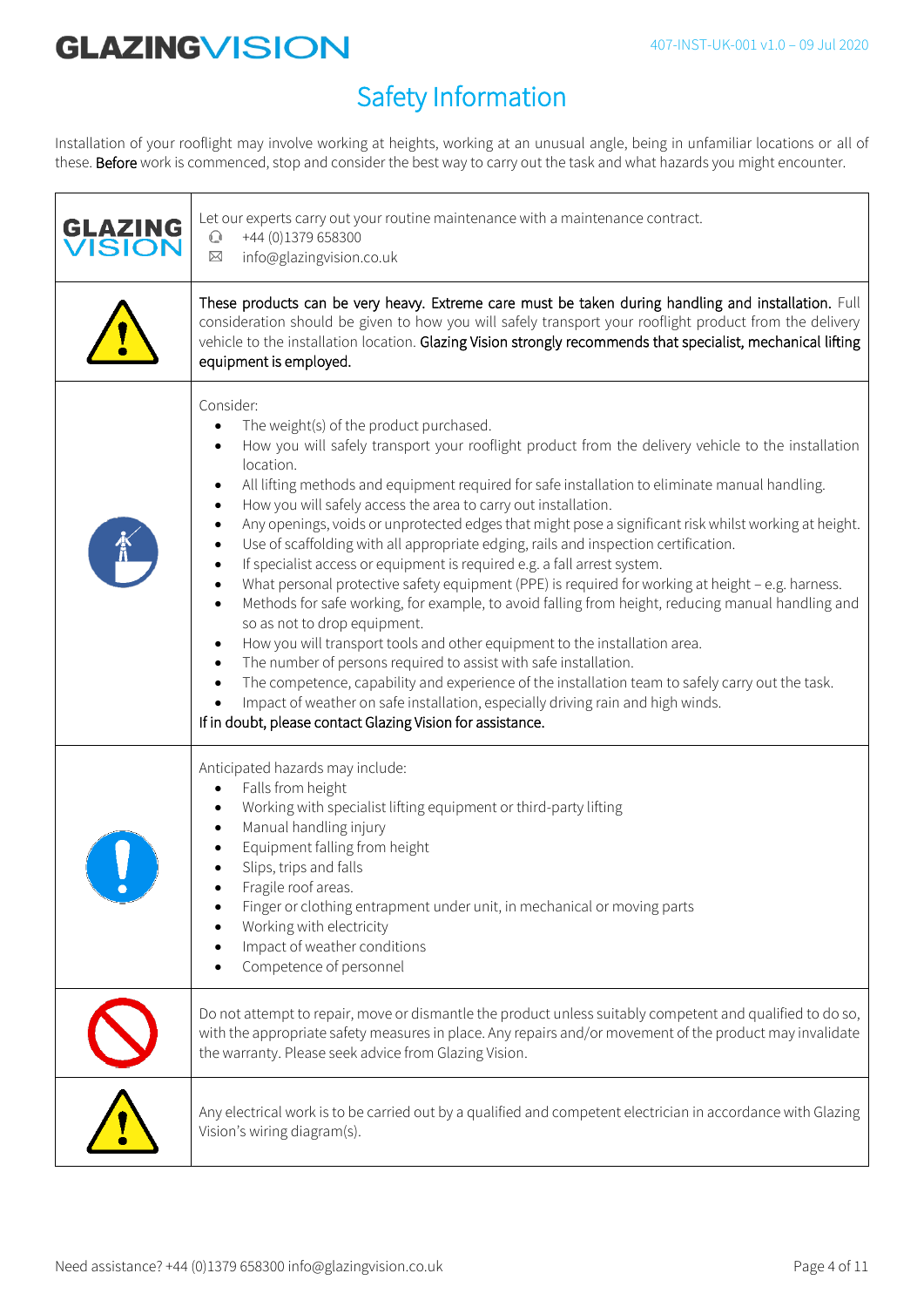



#### The following warnings are here to prevent personal injury and damage to the product. Please follow them explicitly.

#### General:

- The product must be properly installed and commissioned in accordance with this manual before it is used.
- Glazing Vision strongly recommends that any work is carried out by suitably qualified individuals (e.g. Glazing Vision Engineers or Approved Installers, or an experienced electro-mechanical service engineer).
- Glazing Vision strongly recommends that specialist, mechanical lifting equipment is employed.
- Use the product only for its intended purpose.
- Regular cleaning and maintenance must be carried out according to guidelines.
- A safe working platform must be provided for any installation/maintenance work carried out. This includes suitable edge protection.
- Glazing Vision cannot be held responsible for damage incurred during the lifting and transportation of the product to the installation location (please refer to terms and conditions of sale).

#### Pre-Installation:

- Glazing Vision products are heavy, fragile and of awkward shape and size. There may be uneven weight distribution due to the materials used and their design.
- The weight(s) of each individual product (or product section) will be clearly marked on the product and will be communicated to clients before despatch of goods.
- Never install any product showing signs of damage. If in doubt consult Glazing Vision for advice.
- Please dispose of the packaging material for this product in a considerate manner. Cardboard and wood items are widely recycled.

### Electrical Works/Cables:

- It is recommended that electrical work is carried out by a qualified and competent electrician.
- Do not pull, squash, bend or damage cables where they exit the product. Doing so may loosen connections and this may result in damage to the product and/or create the need for a repair visit.
- Should any cables or electrical components break or become damaged, have them repaired or replaced immediately. Deteriorated insulation of electrical parts or overloading may cause an electric shock or fire.
- Do not install the circuitry in a damp place or a place where it may come into contact with water.

### During Use:

- Do not touch the motors/mechanisms after operating the unit as they may become hot.
- Do not walk or sit on the unit.
- Risk of crush and/or trapping injuries. Make sure that fingers and other obstructions are kept clear of the product and its mechanisms at all times.
- Overcurrent protection is designed to prevent damage to the product and its mechanisms. It should not be relied upon to prevent injuries.
- Do not place anything on, or cause obstruction to, the moving sections of the product as this may cause damage to the mechanisms/product and/or prevent the unit from opening/closing.
- Do not allow unauthorised persons (e.g. children) to operate the product as this may lead to personal injury or damage to the product. Do not leave children or pets unsupervised near the product – it may open/close unexpectedly (e.g. due to the rain sensor activating) and cause injury.
- Do not leave the product open in the rain, this could damage the control board and/or mechanisms. If required, a rain sensor can be specified at the time of order.

For more information or assistance please contact Glazing Vision.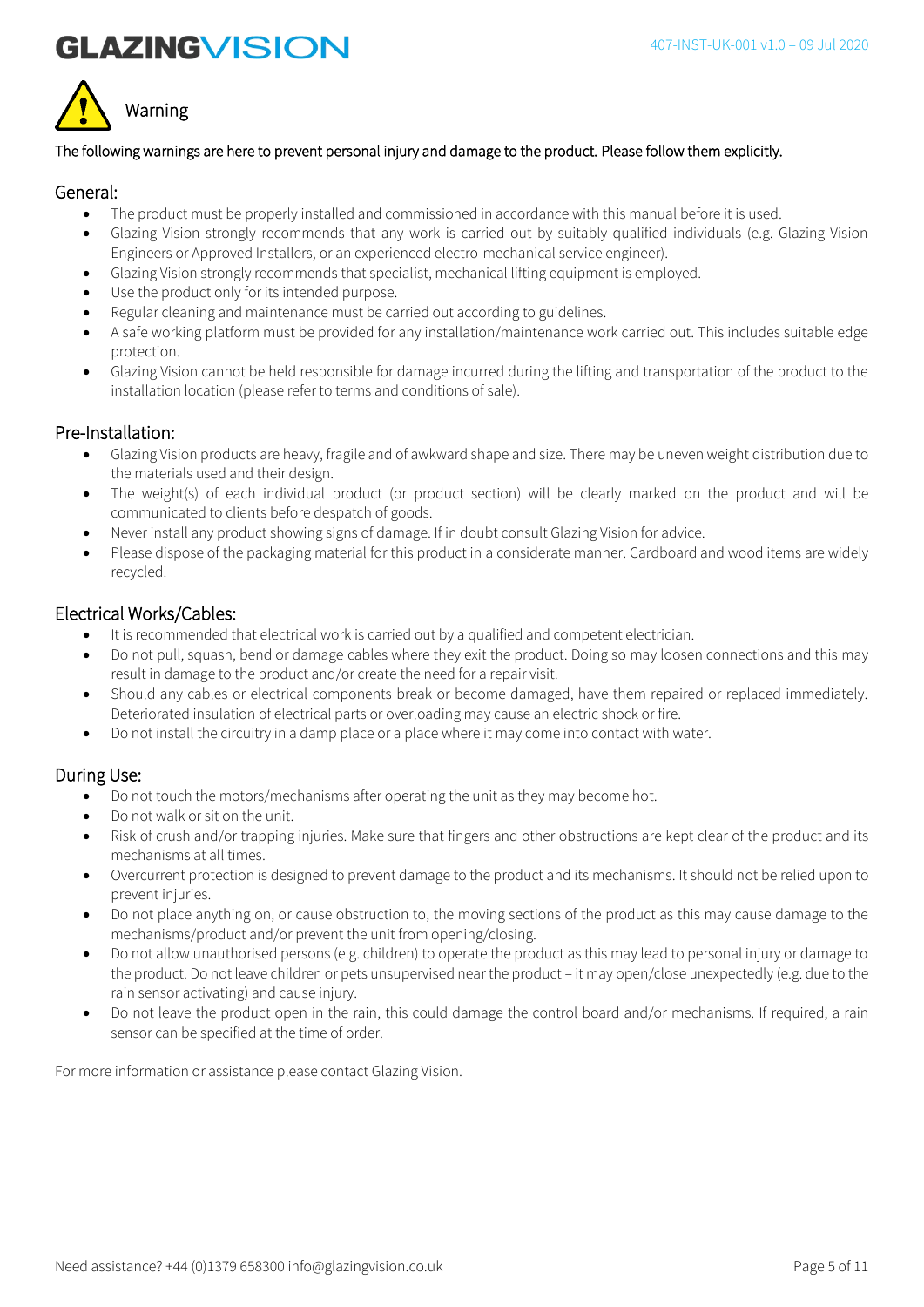### Pre-Installation Preparation



These products can be very heavy. Due consideration should be given to getting the product onto the roof safely and extreme care taken during installation.

### Points to Note Prior to Commencing Installation

- 1. The Skyhatch should arrive on site in undamaged packaging, which includes a wooden build frame/blocks, cardboard, polyfoam glass protection and low tack tape. Please inspect for damage to packaging and/or product and advise Glazing Vision of any damage or shortfall within 48 hours from signing the receipt of your delivery.
- 2. Enclosed within the box containing this manual will be the required number of fixing woodscrews and a number of plastic packers, as well as some silicone and other required materials. The installation kit is supplied with two switches (a control switch and an isolator switch), a Power Supply Unit (PSU) and any additional optional items selected at the time of order.

### *Standard Installation Hardware*

Enclosed within the hardware box for each unit you should find at least the following:



- 3. Electric Skyhatches have two coiled cables emerging from the motor housing as standard (if optional extras have been selected, other cables may also be present). This includes 2 single cores (red and black) 24V DC power cables and a 6 core control cable. These cables will have red identification labels on them (labels should not be removed until final installation). Please refer to Glazing Vision's wiring diagrams for details of wiring requirements. Only the supplied PSU can be fitted to the unit, failure to connect this unit or wiring direct to the mains will invalidate the product warranty.
- The switch used to control the operation of the Electric Skyhatch is a two button wall mounted control switch. This switch will allow you to operate and stop at any position between the fully open and closed positions. This switch also contains a tri-colour LED to display the product status to the user. The correct control switch is supplied in the installation kit and must be installed to avoid invalidating the warranty. If required, this switch can be installed in a maintenance area and another switch of a retractive single pole double throw (SPDT, 'on-off-on', latching off) type can be parallel wired for regular use. Using a SPDT switch that only latches 'on-on' can seize the control board and therefore should not be used.
- 5. The Electric Skyhatch also requires a 3A fused double pole single throw (DPST) type switch (not supplied). Combined with disconnecting the battery backup (if specified), installing this switch as per the wiring diagram will allow the control board to be reset in the event of a fault (for more information on faults and troubleshooting see the operation and maintenance manual).
- 6. The upstand must already be in place for the product. The dimensioning of the product will have taken into consideration the external dimensions of the upstand including all weathering. More information about upstand construction can be found in Glazing Vision's sales drawings. Please note that a minimum distance of 200 mm clearance between the upstand and any surrounding structures must be left on all sides (additional clearance on one side of the product may be required to allow sufficient room for access). Additional space to allow the lid to fully open to 95° and detach must also be allowed for. This is to allow sufficient room for installation and maintenance.
- 7. It is important to ensure that the area of installation is suitably prepared. The area surrounding the upstand should be clear to provide safe access during the installation works. It will be necessary to work on the outside and therefore suitable provisions should be made for safe handling of the product, including all relevant personal protective equipment (PPE) and safety systems for working at heights.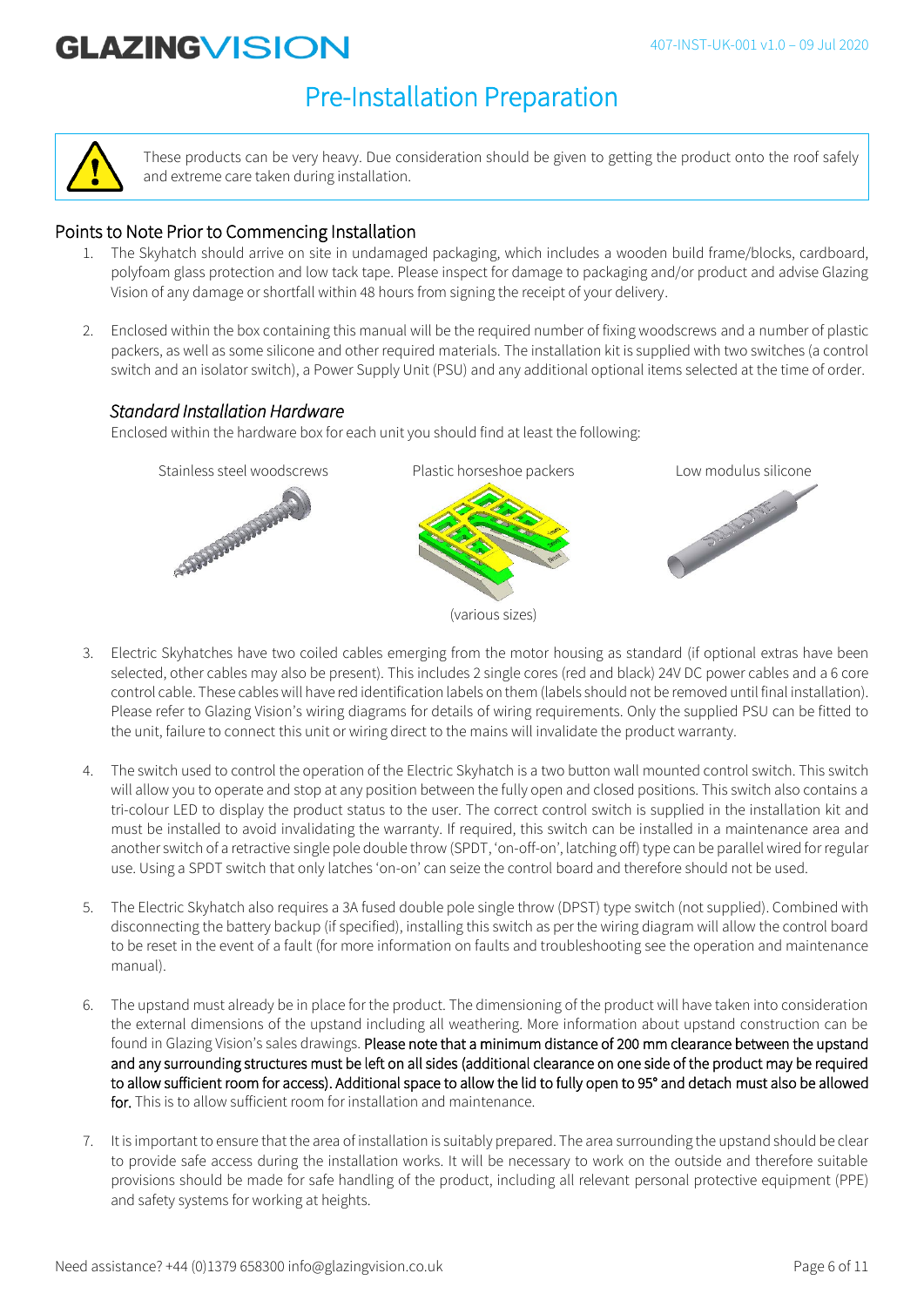- 8. Before starting installation, Glazing Vision advises that the physical upstand dimensions are cross-checked with those given for the order, to ensure the product will fit. The upstand will need to be within  $\pm$  10 mm of the ordered size. The top surface of the upstand should be flat without undulations greater than ± 2 mm. Check that the cable exit hole has been included in the upstand (refer to Glazing Vision's sales drawings for the location). Also check the diagonals to ensure that the upstand has been constructed square. The upstand must be weathered as per the sales drawings. If using any metallic waterproofing material, this cannot be applied across the top surface of the upstand as this will cause a thermal bridge which can lead to internal condensation and invalidate the product warranty.
- 9. These products can be very heavy. Glazing Vision strongly recommends that a structural engineer is consulted when designing the structure(s) that will support the product and the surrounding structure. Nothing in this manual or on Glazing Vision's sales drawings constitutes a structural proposal.
- 10. Glazing Vision strongly recommends that a 'dry run' (without any silicone) is completed before committing to the final installation.

#### Sales Drawings

Sales drawings for the Skyhatch can be obtained by downloading them from Glazing Vision's website (www.glazingvision.co.uk/resources) or by contacting Glazing Vision.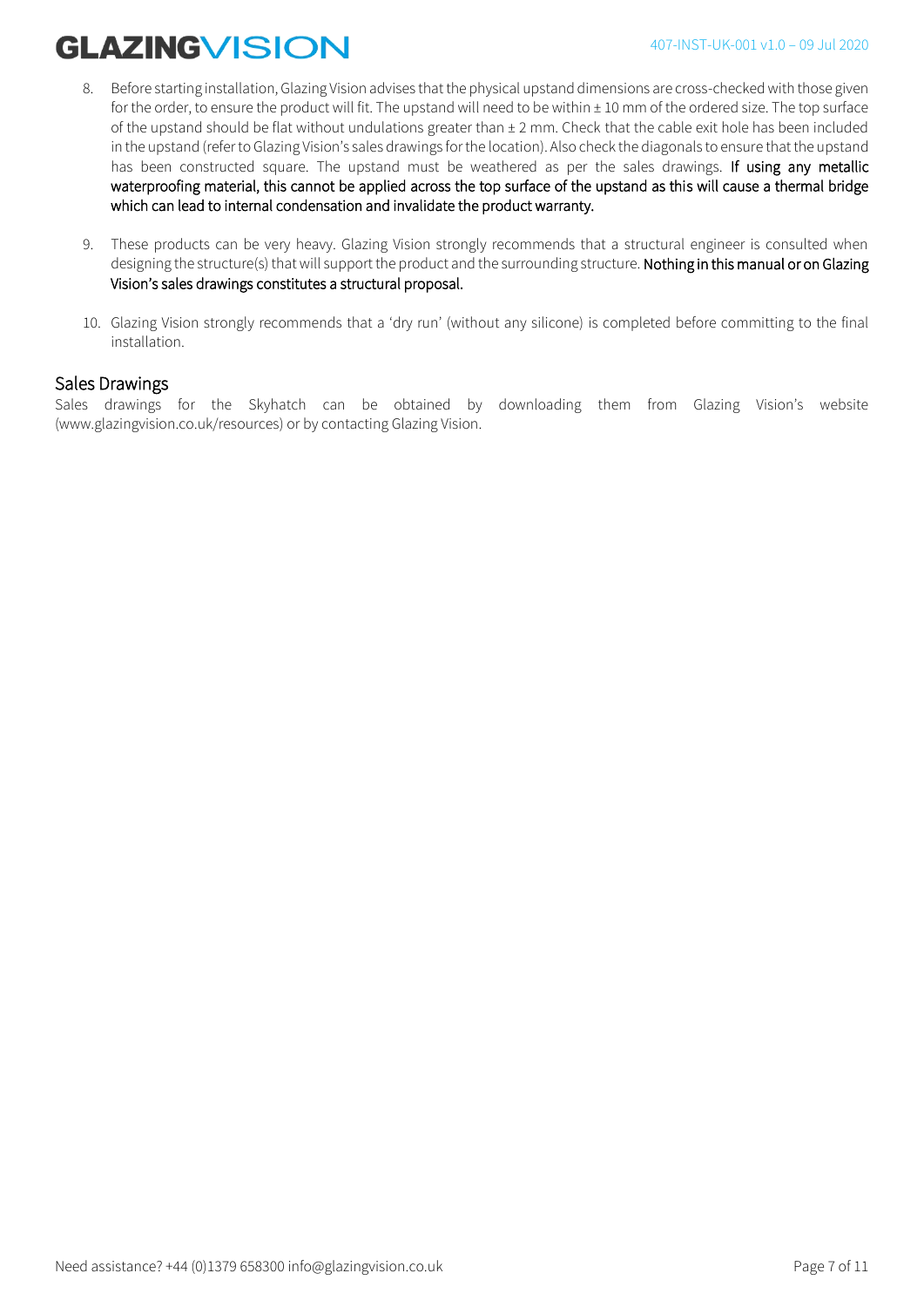### Upstand Top Trim Installation

Begin by cutting the upstand top trim to the lengths required for all sides of the upstand. The corner joints can either be mitred (45°) or straight cut with notches (see image below). If the material requires bending to suit the pitch of the upstand, this can be achieved by screwing the section to the upstand as below and gently tapping the horizontal part using a clean rubber mallet.



*Figure 1 – Upstand top trim placement* 

The upstand top trim should be cut to size along its length to leave a dimension of 95 mm between the edge of the cover and outside of the weathered upstand. This dimension ensures that the upstand top is covered and there is no contact between the upstand top trim and the exterior product framework (which would create a thermal bridge). The upstand top trim is supplied with 5 grooves along the underside. These grooves can be used to help guide a saw or similar when trimming the cover to size.



*Figure 2 – Upstand top trim measurements*

After all upstand top trim lengths have been cut to size and adjusted to fit, they can be fixed into place with the supplied fixings. Drill holes at approximately 500 mm centres using the groove to aid with positioning of the drill bit. The upstand top trim has been designed to accept standard 12 mm plasterboard to ensure a flush finish. Refer to the sales drawings for more information.



*Figure 3 – Upstand top trim fixings*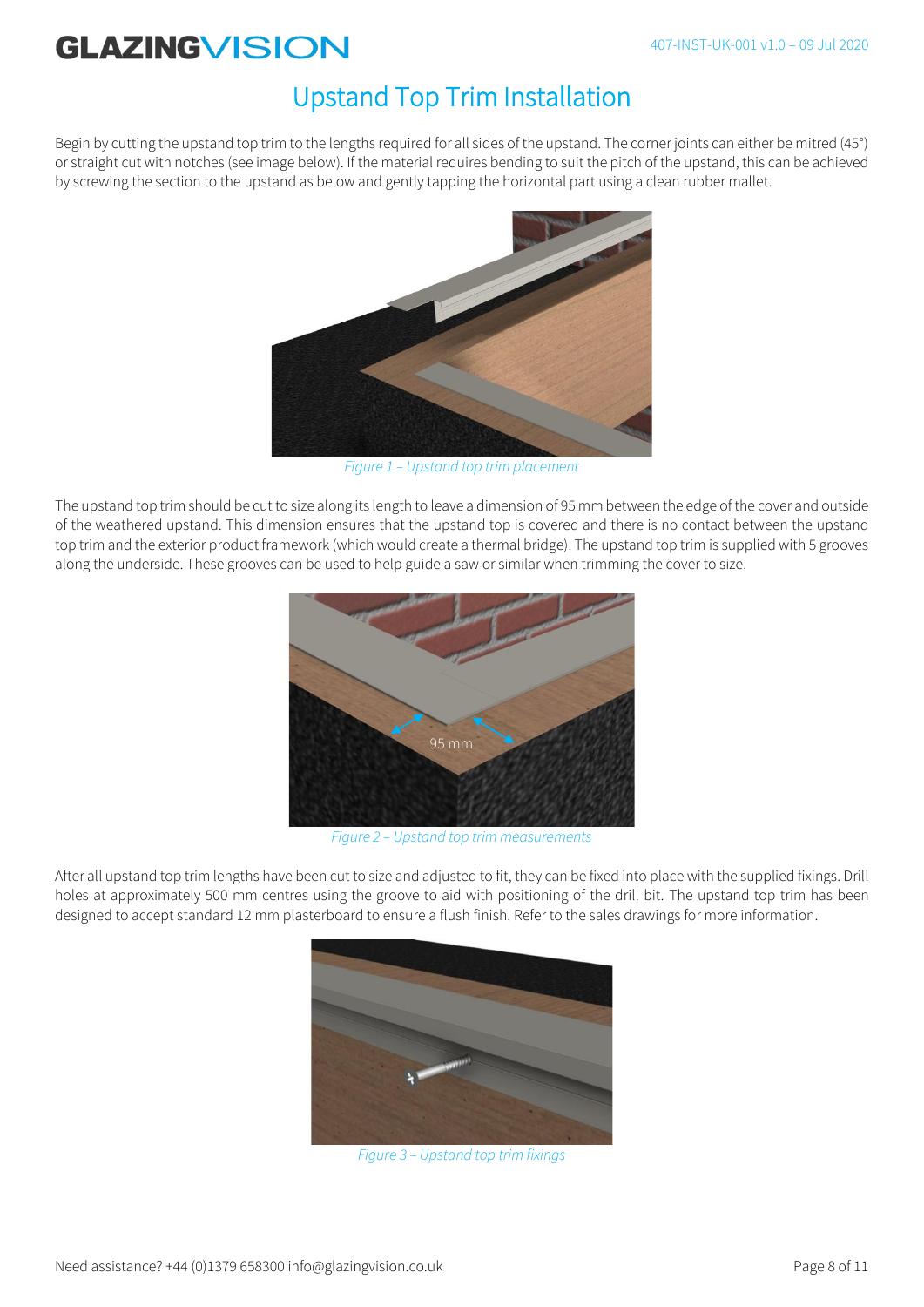## Installation Procedure

#### Step 1

Remove all packaging from the product including polyfoam glass protection and low tack tape.



When removing the packaging, try to keep it intact as much as possible, so that after installation it can be re-used to protect the product until project completion and final handover.

Gently prise all of the upstand fixing clip on covers off the framework drip legs.



*Figure 4 - Clip on cover* 

### Step 2

Apply two large lines of silicone (supplied in the installation kit) to the top of the upstand. The two lines of silicone need to be approximately 5 mm and 55 mm in from the outside face of the upstand.



*Figure 5 – Silicone placement*

### Step 3

Fit the chosen lifting equipment to the unit and check that it is secure.

Carefully lift the product to the installation site (roof) using strops underneath the wooden build frame/bocks. This is to ensure that the build frame/blocks do not separate from the product during the lift.

#### Step 4

When on the roof the product should be lifted off the wooden build frame/blocks (remove the fixings first) and then gently lowered onto the upstand ensuring that the cables (if present) are not kinked or snagged under the framework – feed the cables exiting from the underside of the unit into the cable exit hole in the upstand.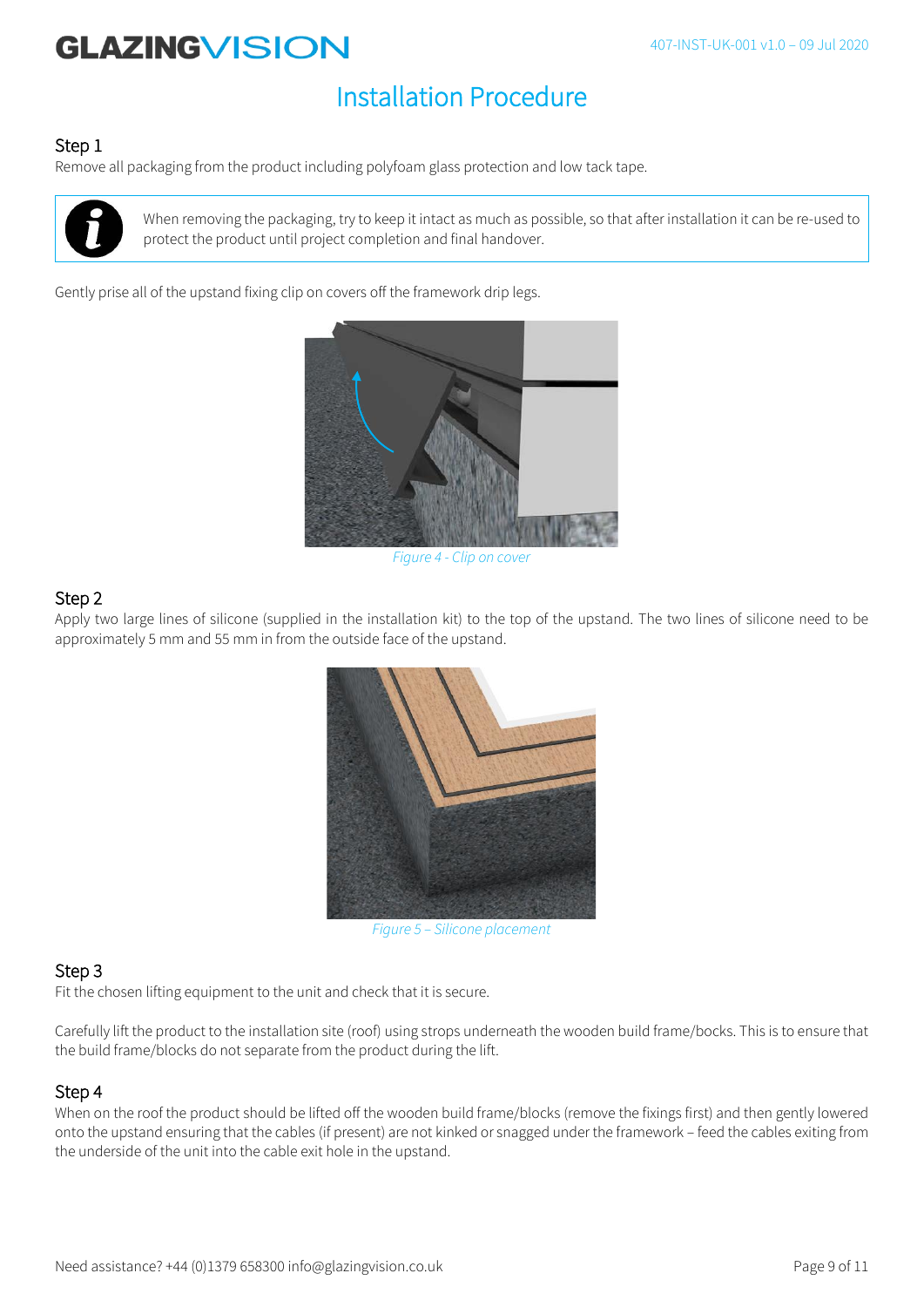#### 407-INST-UK-001 v1.0 – 09 Jul 2020

## **GLAZINGVISION**



*Figure 6 - Position of power and control cables in motor housing*

With the framework in contact with the upstand top and the majority of the weight still supported by the crane/lifting equipment, adjust the position of the product on the upstand so that the internal framework is equally spaced and aligned with the internal finishes. Take care when positioning the product during final installation, as once the weight of the unit has been placed onto the sealants it adheres to the upstand making repositioning difficult.

Once satisfied that everything is correctly positioned, carefully release the weight of the product. Remove the crane and lifting equipment.

#### Step 5

Drill Ø3 mm pilot holes into the upstand through the pre-drilled holes in the product's framework (concealed by the clip on cover). Secure the product to the upstand using the woodscrews and packers provided in the hardware kit. The packers must fill the entire gap between the upstand and product for each woodscrew. Care should be taken when tightening the fixings to ensure the frame does not distort. Fit the clip on covers back onto the unit.



If installing into an alternative material to wood, it may be necessary to source suitable wall plugs and/or fixings to use instead of those provided.



*Figure 7 - Upstand fixings*



Do not apply any interior finishes yet. Refer to the relevant following section to set up the mechanisms and initialise the product.

#### Once installation has been completed, fill out the Site QC document.

Need assistance? +44 (0)1379 658300 info@glazingvision.co.uk Page 10 of 11